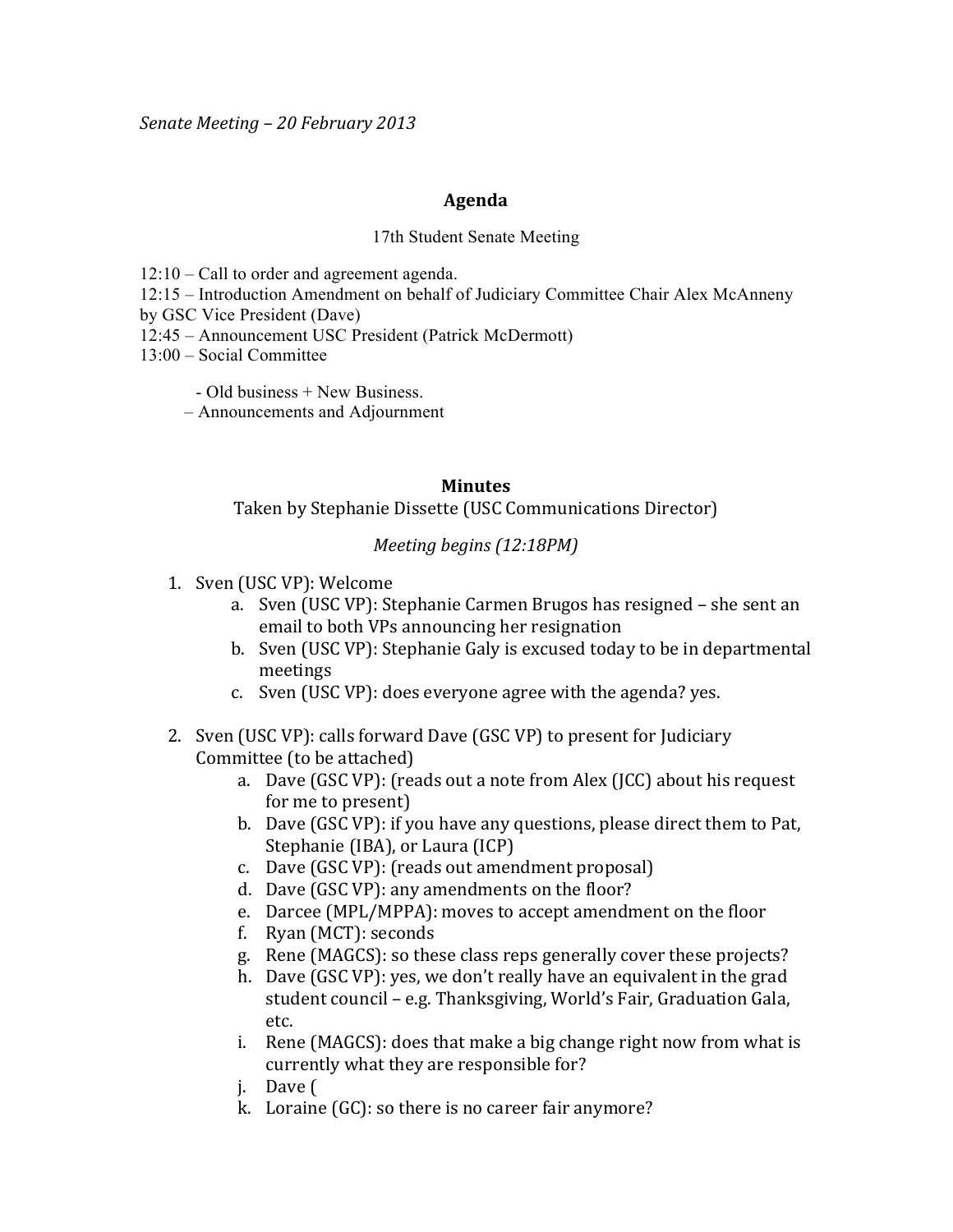- l. Patrick (USC President): that is up to you
- m. Sven (USC VP): any motions on the floor?
- n. Laura (ICP): I would like to move to previous question
- o. Sven (USC VP): put to a vote
- p. Amendment approved by a majority
- 3. Patrick (USC President): brings a proposal to the floor
	- a. Patrick (USC President): this pertains to your Senator budget; we know that some of you have used it, some have not; the SGA exec team has discussed another option for that
	- b. Patrick (USC President): we propose that the remainder of the funds usually allotted to each Senator (100 euro budget) be combined into one "pot," which allows senators using their budgets to have more funds at their disposal
	- c. Patrick (USC President): I would like to open this up to a debate
	- d. Rene (MAGCS): so generally speaking, if a senator needs more than 100 euros, how would they receive it?
	- e. Michael (Junior): so where does this come from?
	- f. Max (Econ): I don't see the point, as we can request more money from the general student budget
	- g. Laura (ICP): I would generally agree, as we can still request money from the Senate – certain senators may not even get money
	- h. Sven (USC VP): I will momentarily hand the position as Chairman to Dave, so I can present this for the SGA, as it was my initiative along with the SGA
	- i. Sven (USC VP): we are encouraging a sort of competition asking you to present your ideas more to the Senate; this will hopefully encourage you to be more eager to use this money; increasing motivation, competition, creativity; and for the students that have great ideas and need more money, it will be more easily accessible
	- j. Rene (MAGCS): I see that the incentive is that people will take advantage, but I think it's better that the money remains allotted to each Senator, because it allows you to do something on your own without requiring approval; perhaps a system where you help assist, a list of recommended events for example; I think better to educate than to make it part of a competition
	- k. Patrick (USC President): reiterate, we have no stance, just wanted to create a conversation
	- l. Loraine  $(GC)$ : do you have statistics on how much of the senator budget has been used in the past?
	- m. Kevin Fore: in the past, the majority has not been used, and so that has gone instead into things like student scholarship; on average, five to eight senators use that budget, and not even the full budget
	- n. Laura (ICP): I haven't used my budget yet, for example, but my intention is to use it for an end of the year dinner; so if it gets moved to a common pot, I can't access my funds at the end of the year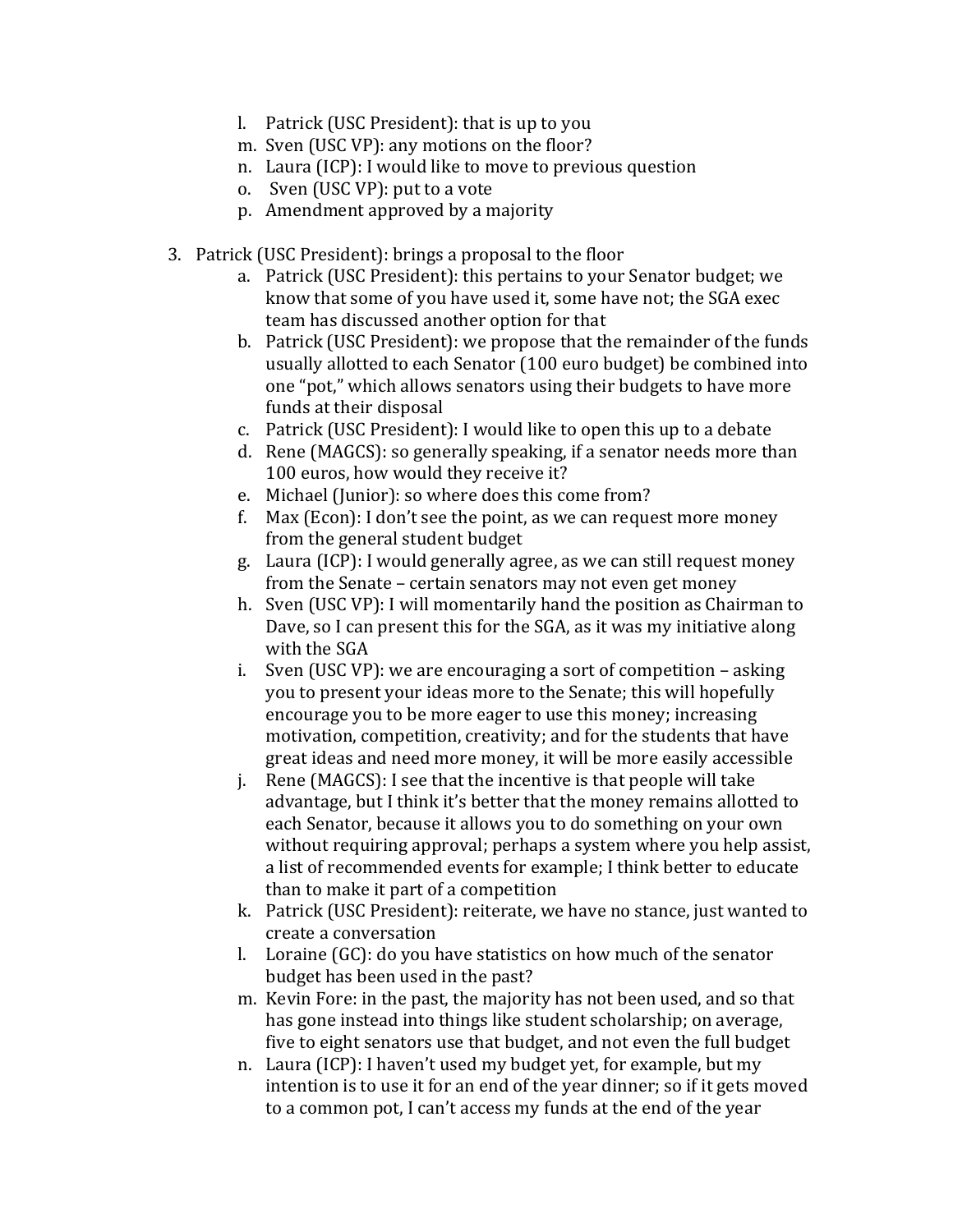- o. Jay (Freshman): offering a different solution, for example, I do think it's important that all senators have the option to use their 100 euros; however, if someone needs more money, can't they ask the other senators during meetings? I think it is important that we do not fight over a pot.
- p. Sven (USC VP): I will leave discussion on the floor.
- q. Loraine  $(GC)$ : I think your idea, but perhaps we can change our allotted funds to 50 euro, and put the other half in a pot
- r. Togzhan (Senior): the 100 euros is a sort of security, if we did have a pot, it would be difficult to plan... perhaps we have senators all come up with a proposal for their allotted budget, so that the Senate knows what their intentions (even for the future) are, that way we also have an incentive to consider using that budget too
- s. Dave (GSC VP): any motions?
- t. Rene (MAGCS): so if an event comes up, it's more need-based; it won't restrict us, but starts us thinking – I think Toki's idea is a good motivation; as I am knew to this, I have never done student government, I like the idea of educating through this opportunity; I look forward to talking with my constituents to ask what they want; perhaps having a guideline would help; did you all have an idea already?
- u. Togzhan (Senior): I would recommend asking your constituents within your program; what I propose is that bringing a plan would also give incentive to senators who don't already have one
- v. Laura (ICP): I have a question: if this were to be changed, wouldn't it have to go through the judiciary committee?
- w. Patrick (USC President): I do not think the constitutions binds senators to this specific budget.
- x. Darcee (MPL/MPPA): I like the idea of our keeping our 100 euro budget, as it is the one thing we do not need approval for; last semester I, like Rene, did not have any major ideas about this; perhaps in the future we could have it presented to senators at the beginning of each semester, even presenting ideas used in the past
- y. Rene (MAGCS): part of it is that we also want our ideas to be innovative – there may be possibilities for something new, we could brainstorm and put together something separate from the past, or something students can only do here, in Paris, or access to only certain speakers, etc.; I am thinking that something refreshing, new, alluring – having more guidance would help
- z. Jay (Freshman): if having more activity in Senate is the goal, keeping our 100 euro budgets, as opposed to fighting over it, will be more motivating
- aa. Loraine (GC): is there a rule right now that allows senators to request budget from each other?
- bb. Patrick (USC President): you can just make a request from senate?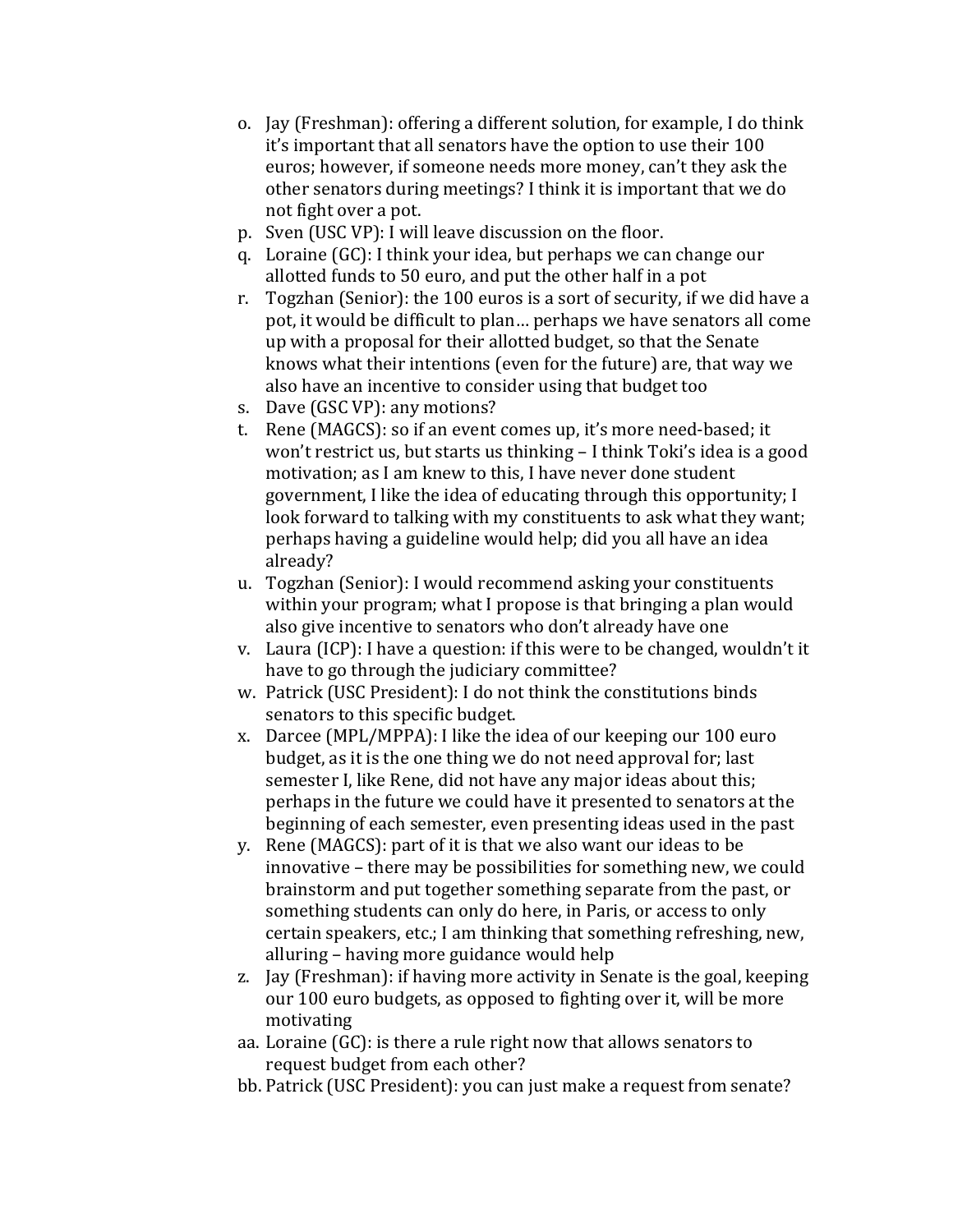- cc. Jay (Freshman): I still think it's important we maintain our 100 euro budgets
- dd. Carol (Visiting): perhaps we could all give in just 10 euro of our 100, a compromise
- ee. Jay (Freshman): the only problem I have with that, is that 100 euro is already pretty small
- ff. Laura (ICP): I think we should just reject the proposal, and keep things as they are, as we now understand we can request funds from the Senate if need be  $- I$  don't think any of us would reject
- gg. Laura (ICP): I move to reject this proposal.
- hh. Ryan (MCT): second
- ii. Sven (USC VP): all those in favor of discussing Laura's motion?
- ji. Majority voted in
- kk. Rene (MAGCS): perhaps we should look into moving something into place a month before the end of the semester?
- ll. Sven (USC VP): that does not change the current motion, Laura (ICP) can you please repeat?
- mm. Laura (ICP): (repeats motion)
- nn. Togzhan (Senior): move to previous question
- oo. Motion is rejected by a majority
- pp. Elisabeth (Psych): what happens to the money allotted to vacant senate seats?
- qq. Dave (GSC VP): since those senators can technically be voted in any time, we need to reserve those funds.
- rr. Loraine  $(GC)$ : when do we stop allowing in new senators?
- ss. Sven (USC VP): there is currently no time limit, you can make a proposal along those lines
- tt. Patrick (USC President): Remember that you can always request this from the other senators
- uu. Loraine (GC): I like this idea; perhaps we should propose that if there is no senator by x-date, we can move that money into a pot.
- vv. Rene (MAGCS): I don't think that's the problem, I think putting a deadline is more important, as there are senators currently on the senate not using their funds - Kevin Fore, would you have a suggested date?
- ww. Kevin Fore: it would be around April
- xx. Rene (MAGCS): so around April.
- yy. Laura (ICP): If I heard correctly, the money not used goes into student scholarship
- zz. Kevin Fore: must be used by the end of this fiscal year, so that money would go into student scholarship
- aaa. Laura (ICP): so that money will go into scholarship
- bbb. Rene (MAGCS): giving it to scholarship is a good idea, but we need an active Senate, with initiative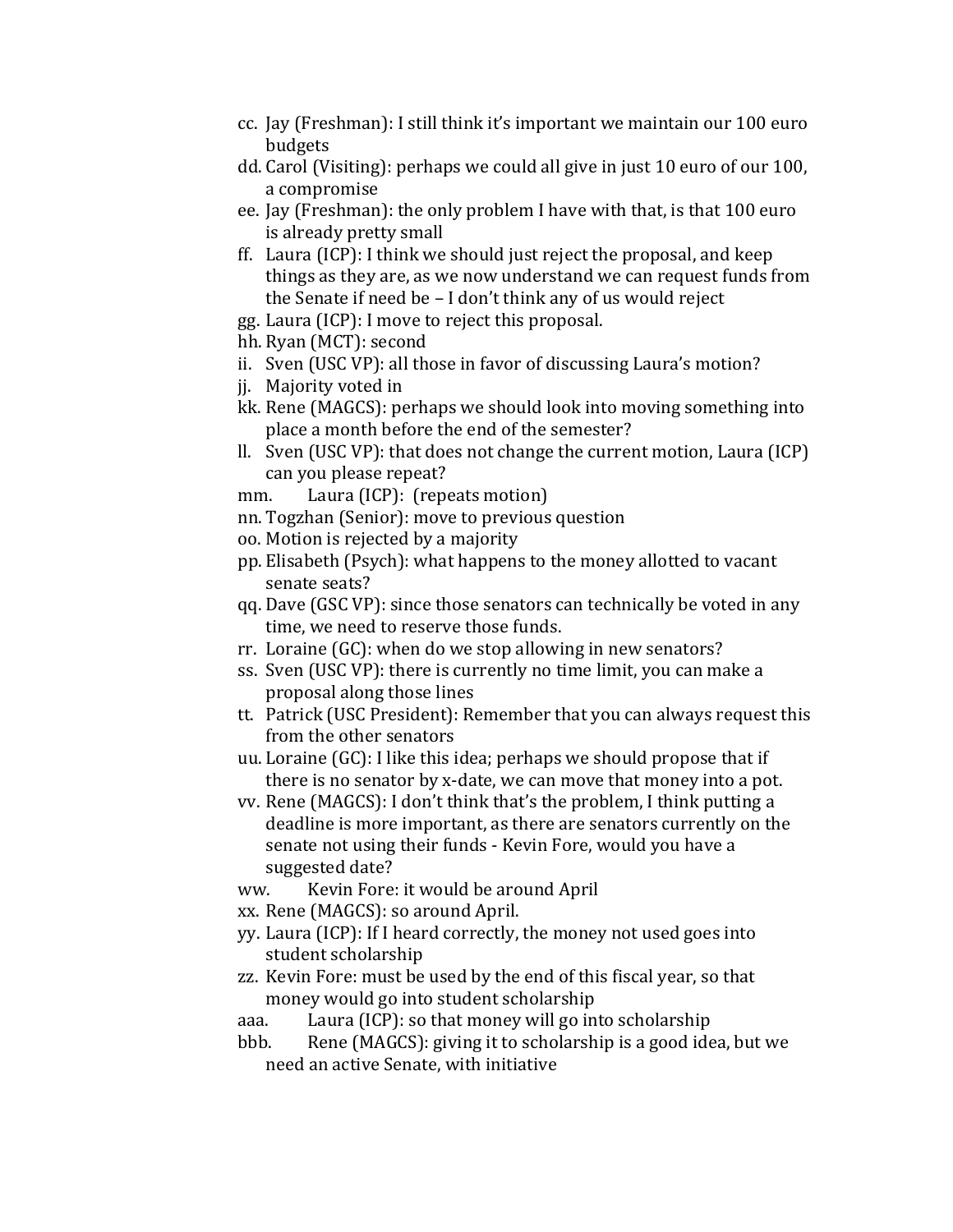- ccc. Laura (ICP): just to be clear, I think we should use it, however, if there are excess funds, that is a good place for it; or another senator can request the money
- ddd. Elisabeth (Psych): I think maybe we should come back to this discussion if there is anyone who later thinks they need more than 100 euros
- eee. Darcee (MPL/MPPA): I move to table this discussion until someone has a an amendment or something concrete

fff. Laura (ICP): seconds

ggg. Laura (ICP): moves to the previous question

hhh. Motion passed unanimously

- 4. Sven (USC VP): invites Social Committee forward
	- a. Camilla (SC) and Nora (SC) present themselves again; make sure all the new senators know who they are
	- b. Nora (SC): this year, two initiatives: Mona Bismark International student cocktail – currently have the Sorbonne, but we want Science Po as well; and we are working with Freya on the Cultural Program Show and Tell
	- c. Freya  $(CP)$ : the last one was in the fall
	- d. Nora  $(SC)$ : we want it to be bigger now
	- e. Camilla (SC): we are also assisting with the World's Fair, and anywhere else you may need us; we will meet Luka (USC Social) for the first time after this meeting too
	- f. Freya (CP): Show and Tell on Tuesday, April  $9<sup>th</sup> I$  did one in the fall, which had a lot of students submitting photos, but not attending; 200 euros prize money to student that gave the best submission from fall and from the spring, and an additional 200 euro to the best multimedia submission – it's a refund on your trip, on your student account
	- g. Loraine (GC): what about with trips that happen after April  $9<sup>th</sup>$ ?
	- h. Freya (CP): we will probably do the Spring photo after April 9th; that money, again, goes back to your account – you can use it as you please
	- i. Camilla  $(SC)$ : it's good because it shares the experience
	- j. Freya  $(CP)$ : it invited faculty who went on the trips, etc.
	- k. Nora (SC): the submissions will be published and recognized on the 7eme
	- l. Loraine  $(GC)$ : I am the editor in chief of the 7eme, and we haven't heard about that yet – let's have a discussion
	- m. Freya (CP): of course, we still need to discuss it we are still in the planning phase of all this
	- n. Nora (SC): any questions about any of our events?
	- o. Camille (SC): 8-10PM on April 17<sup>th</sup> will be the Mona Bismark event; the dance company you already voted on will be there performing, there will be drink; the idea is for it to be a nice, free cocktail event